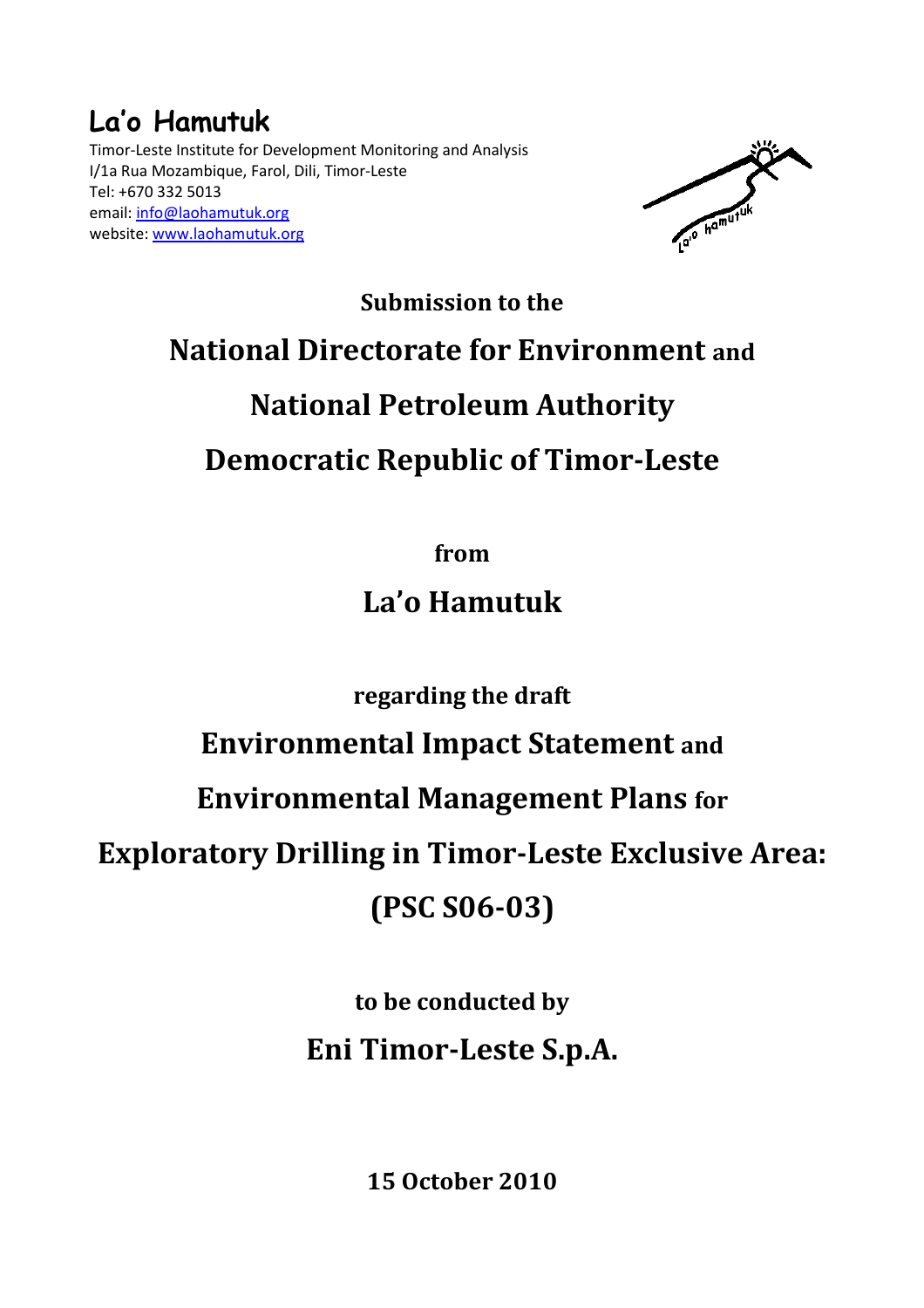#### Introduction

La'o Hamutuk has participated in several recent public consultation processes closely related to the current one, especially regarding the Terms of Reference (TOR)<sup>1</sup> for this Environmental Impact Statement (EIS) and Environmental Management Plan and Monitoring Program (EMP) and the EIS and EMP for the Cova-1 well<sup>2</sup> in the same contract area. We appreciate that Eni and National Directorate for the Environment (DNMA) agreed with and implemented some of our recommendations, and we are disappointed that others were not accepted.

Although this submission was invited by DNMA, La'o Hamutuk is also submitting it to the National Petroleum Authority (ANP) for reasons discussed on the next page, and we hope that ANP will consider it as the Authority evaluates the health and safety aspects of the EIS and EMP for the proposed exploration drilling campaign in S06-03.

We are gratified that DNMA and Eni have recognized and improved some of the problems we pointed out in the public consultation process, and we appreciate that the TOR for this EIS was circulated, although apparently this was done after the TOR has been finalized.

For the current consultation on Eni documents TL-HSE-RP-006 and TL-HSE-PL-010, 200 pages were distributed with only 11 days for comments. We asked Eni for electronic copies on the day we received the draft documents, but they weren't provided for more than a week,<sup>3</sup> even though DNMA and Eni agreed months ago that this would be done automatically. Furthermore, the TOR says that "Eni would be happy to … provide electronic copies of documents that can be uploaded to websites..." If public consultation processes are to be engaged in seriously, respondents must be given enough time and support to analyze and prepare meaningful submissions.

Many of the concerns La'o Hamutuk raised in our submission<sup>1</sup> on the TOR for this drilling campaign, especially regarding baseline data, blowout preventer specifications, national jurisdiction over Manapa and not rushing the approval process, continue to be relevant to the EIS and EMP, and we will not repeat them in detail here.

Similarly, some of the unaddressed concerns that La'o Hamutuk raised in our submission<sup>2</sup> on Cova-1 EIS and EMP are still relevant, particularly regarding the following:

- Communication with stakeholders as well as regulators as the project progresses.
- Information about improved processes of Blowout Preventer (BOP) testing and inspection to implement lessons learned from Montara and Macondo. Although Eni's response to stakeholder comments<sup>4</sup> says that such information could be summarized in the final version of the Cova-1 EIS, we cannot find it there.
- Consultation with Indonesian or West Timor authorities, both because spills could affect their territory and because the Manapa field may extend beyond the contract area and across the yet-to-be-defined maritime boundary between Timor-Leste and Indonesia.

 $\overline{a}$ <sup>1</sup> Our submission on the Terms of Reference is available in English at http://www.laohamutuk.org/Oil/Project/Cova/LHSubManapaTOR03Sep10En.pdf and in Tetum at http://www.laohamutuk.org/Oil/Project/Cova/LHSubManapaTOR03Sep10Te.pdf

<sup>2</sup> Our submission on Cova-1 is available in English at http://www.laohamutuk.org/Oil/Project/Cova/LHsubCovaDrillingEIA23July10En.pdf

<sup>&</sup>lt;sup>3</sup> La'o Hamutuk published the documents the night we received them (12 October). They are linked from http://www.laohamutuk.org/Oil/Project/Cova/10EniCova.htm

<sup>4</sup> Attachment to 20 September 2010 letter from Eni Exploration Manager Marina Biancone to DNMA (page 9), available at http://www.laohamutuk.org/Oil/Project/Cova/EniCovaResptoLH10Aug2010En.pdf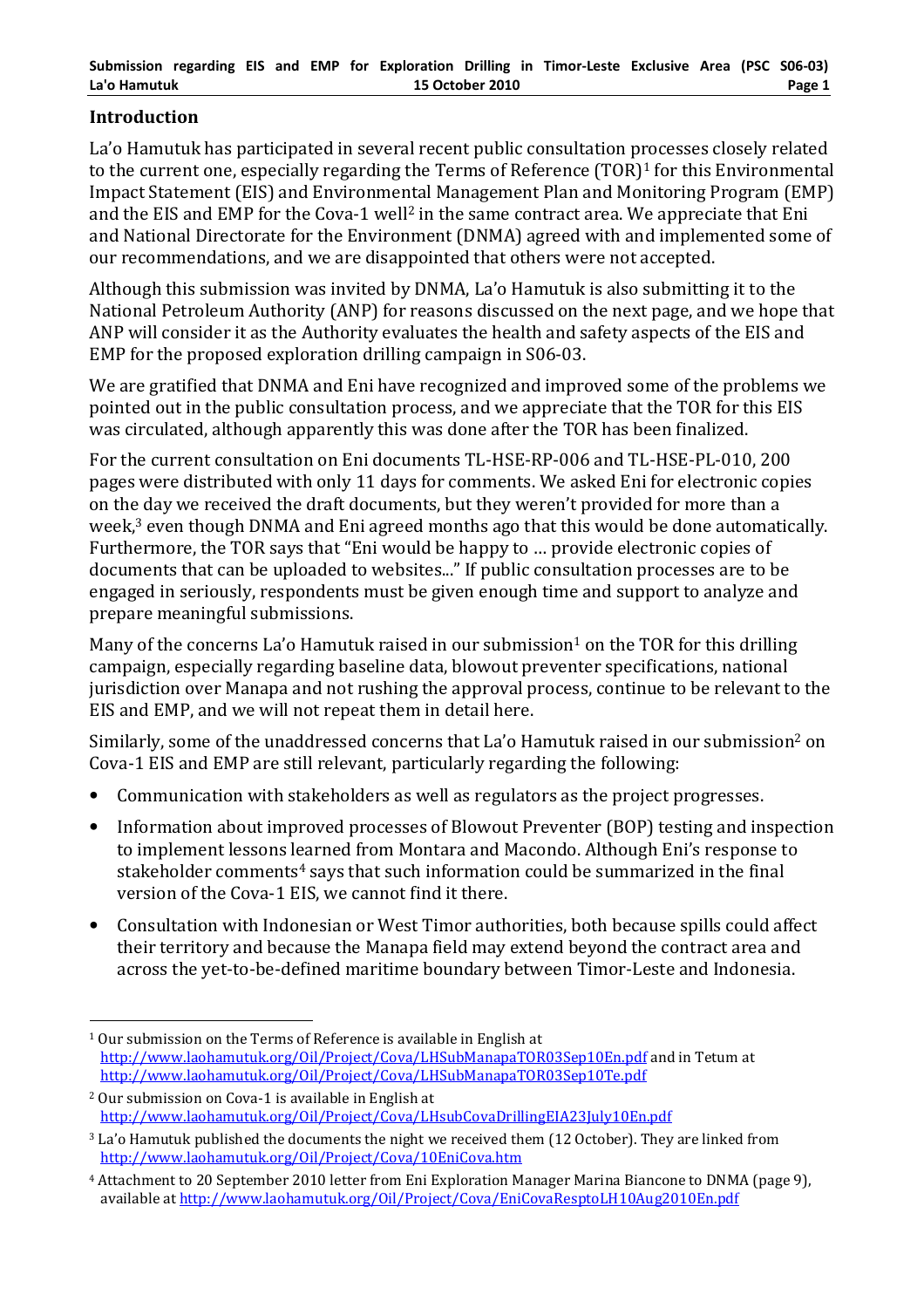In addition to the above, La'o Hamutuk would like to briefly raise a few concerns specific to this Exploration Drilling Campaign and the regulatory process

### DNMA and ANP overlapping jurisdiction and consultation

This is the third public consultation in our nation's history on an EIS and EMP for exploratory drilling in Timor-Leste's exclusive area. During the first two, companies and regulatory agencies defined and refined their roles, processes and procedures. Many things have become clearer and more efficient, but some contradictions and limitations have emerged.

La'o Hamutuk believes that the division of roles between the DNMA and ANP is confusing, and we are concerned that issues may fall between the cracks. Furthermore, as ANP does not provide information to stakeholders or conduct public consultations prior to approving a project, this excludes many brains and perspectives from commenting on draft EIS and EMP documents, which reduces the quality of the final versions. Timor-Leste cannot afford this.

The problem is most severe for projects within the JPDA, as DNMA is not involved and there is essentially no transparency before activities are conducted. For projects like this one in Timor-Leste's exclusive area, ANP and DNMA divide responsibilities, with DNMA taking care of environmental effects of normal operation, while ANP looks at "health and safety" which includes environmental consequences of abnormal operation and accidents. This is an arbitrary distinction which reduces regulatory effectiveness and creates complications for stakeholders, companies and regulators. Even though ANP provides informal technical support to help DNMA fulfill its environmental mandate, the divided responsibilities and lack of consultation on health and safety are problematic and should be repaired.

Article 3.2(b) of Decree-Law 20/2008 says that the ANP is responsible "to … supervise the technical and economic performance of operators in the areas under exclusive jurisdiction of Timor-Leste while observing principles of transparency..." Article 3.5(b) says ANP is "to ensure that the **best practices** regarding conservation and the rational and sustained use of petroleum and its derivatives are adopted, in accordance with the legal requirements for the protection and preservation of the environment that are in force."

There is nothing in the Decree-Law that prevents ANP from distributing draft documents or inviting stakeholder and public consultation, and we believe that ANP could perform its mandate more effectively and with better governance if it engaged in such processes. In June 2008, La'o Hamutuk pointed out<sup>5</sup> the need for public consultation and transparency provisions in the draft ANP decree-law. Although some of our suggestions are not required by the decree-law as enacted, they are also not prohibited by that law.

Consequently, we are submitting this petition to ANP as well as DNMA, and hope that ANP will consider it seriously. We urge ANP to conduct public consultations prior to approving HSE-related proposals for projects in both the TLEA and JPDA. Such consultations are also required for projects in Australian territory, and the peculiar historical circumstances that created the JPDA should not be a cause for regulatory practices not to follow today's best practices of consultation, transparency and prior public information.

#### Flaring

La'o Hamutuk's submission on the Cova-1 EIS expressed our concerns about flaring, and Eni modified the final EIS to state that no flaring will take place other than for short periods during an emergency, which we appreciate.

 $\overline{a}$ <sup>5</sup> Our submission is available at http://www.laohamutuk.org/Oil/PetRegime/NPAlaw/LHSubNPAJun08.pdf